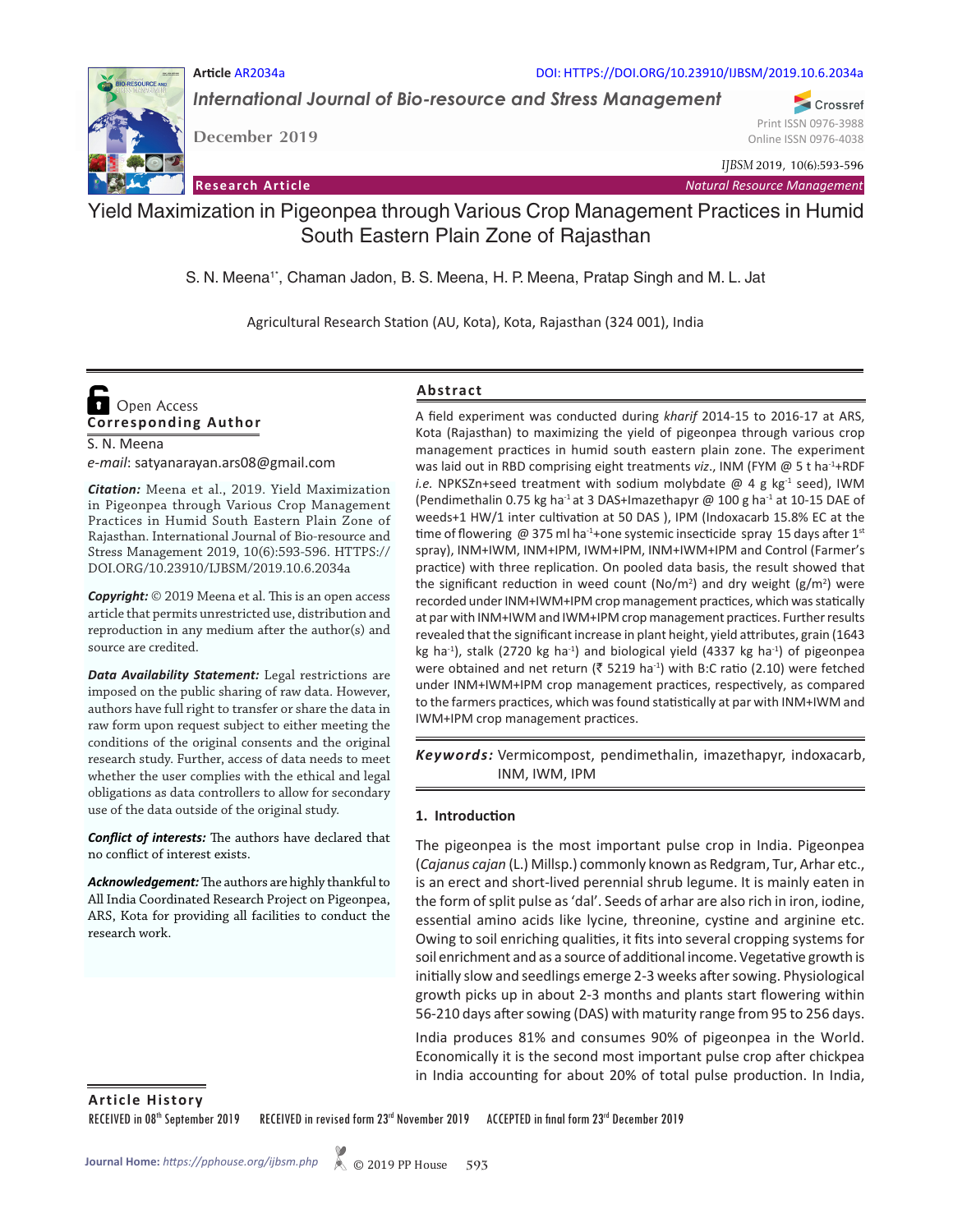pigeonpea was cultivated on 3.75 m ha area with 2.46 mt of production at an average productivity of 6.56 q ha<sup>-1</sup> (DAC & FW, 2015-16). In Rajasthan, pigeonpea was cultivated on 1.78 m ha area with 1.94 mt of production at an average productivity status of 10.88 q ha<sup>-1</sup> (Anonymous, 2016-17). There are several constraints in the pigeonpea cultivation. One of them is application of fossil based inputs like imbalance chemical fertilization, pesticides and herbicides due to its adverse impact on productivity at national level which is very low 675 kg ha<sup>-1</sup> (Veeranna et al., 2017). Weed infestation not only reduce the crop yield, but also decrease the quality of produce and often weeds harbour insect and disease causing organisms (Channappagoudar and Biradar, 2007). The high cost of chemical fertilizers, the low purchasing power of small and marginal farmers and their adverse effect on environment has led to look for some alternative strategies. The low yield of pigeonpea is not only due unavailability of good quality seeds but due to faulty agro techniques, where soil moisture plays a very critical role for flowering and pod development which leads to reduction in grain yield (Sharma et al., 2012). The pigeonpea growers face several constraints which come in the way of boosting pigeonpea production are the method of planting and plant population. Further water stress, non-availability of suitable varieties, inadequate transfer of technology, problems of weeds, insect and disease are the major constraints for reduction of yield in pigeonpea. Sachan *et al*. (1994) have reported that pigeonpea is attacked by nearly 250 species of insect worldwide belonging to 8 orders and61 families though relatively few cause serious yield losses. Integrating inorganic, organic and bio-fertilizers are essential in realizing the higher pigeonpea yield and reducing cost of production was reported by Reddy et al. (2011).

Hence, the present investigation was undertaken to study "Yield Maximization in Pigeonpea through Various Crop Management Practices in Humid South Eastern Plain Zone of Rajasthan."

#### **2. Materials and Methods**

A field experiment was conducted at Agricultural Research Station, Ummedganj, Kota (Rajasthan), India during *kharif*  2014-15 to 2016-17 to maximizing the yield of pigeonpea. through various crop management practices. This station is situated at 75°.25' E longitude 25°.13' N latitude, and an altitude of 258 m above mean sea level. The soil of experimental field was clay loam in texture, alkaline in reaction, medium in organic carbon (0.56, 0.52 and 0.54%), medium in available nitrogen (353.00, 343.0 and 338.0 kg ha $^{-1}$ ), medium in phosphorus (24.92, 23.75 and 24.52 kg ha $^{-1}$ ), high in available potash (410.0, 395.0 and 399.0 kg ha<sup>-1</sup>), respectively.

The experiment was laid out in RBD comprising eight treatments*viz*., INM (FYM @ 5 t ha-1+RDF *i.e.,* NPKSZn+seed treatment with sodium molybdate  $@$  4g kg<sup>-1</sup> seed), IWM (Pendimethalin 0.75 kg ha<sup>-1</sup> on 3 DAS+Imazethapyr @ 100 g ha-1 on 10-15 DAE of weeds+1 HW on 50 DAS), IPM

(Indoxacarb 15.8 % EC at the time of flowering  $\omega$  375 ml ha<sup>-1</sup>+dimethoate 30 EC @1000 ml ha<sup>-1</sup> spray 15 days after 1<sup>st</sup> spray), INM+IWM, INM+IPM, IWM+IPM, INM+IWM+IPM and Control (Farmer's practice) with three replication.The seed treated with *Rhizobium*+*Pseudomonas* bacteria+Plant growth promoting *Rhizobium* were common to all treatments except control (Farmer's practice). In all three years the sowing of experiment was completed after onset of monsoon (up to mid July) which harvested in January month of year.

The crop was raised under *rainfed* condition with 60 cm as inter row spacing and 20 cm is followed as intra row spacing. Data were recorded on weed dynamics (*i.e.* weed count and weed dry weight) and biometrical characters viz; plant height (cm), number of branches plant<sup>-1</sup>, number of pods plant<sup>-1</sup>, number of seeds pod<sup>-1</sup>, test weight  $(g)$ , biological and seed yield (kg ha<sup>-1</sup>), the statistical analysis were calculated as per the standard procedures.

## **3. Results and Discussion**

## *3.1. Weed dynamics*

It is clearly shown in (Table 1) the impact of combined application of different crop management practices significantly influence the weed count and weed dry weight as compared to farmer practices. On pooled basis, the highest significant decrease in weed count  $(3.47 \text{ No/m}^2)$  and Weed dry weight (23.87 g  $m<sup>-2</sup>$ ) were reported under combined application of INM+IWM+IPM crop management practices, which was statically at par with INM+IWM and IWM+IPM crop management practices, however, these crop management practices significantly decreased weed count and weed dry weight over rest of the crop management practices during investigation. This was due to effectively minimizing of weed population by hand weeding in the initial stage of crop growth, inter-cultivations and chemical weed control during crop growth period. Similar result also reported by Moasunep et al. (2014) with the application of different herbicide and hand weeding at critical stage of crop growth period. Singh et al. (2010) also reported that application of imazethapyr @ 75 g ha<sup>-1</sup>+Quizalofop ethyl @ 50 g ha<sup>-1</sup> on 15 DAS+one hand weeding on 50 DAS/inter cultivation recorded lowest dry weights of weeds in pigeonpea crop. Singh et al. (2006) who observed that application of different herbicides and fertility levels reduced the dry matter of weed in soybean crop.

Kalhapure et al. (2011) also reported that application of Imazethapyr 0.100 kg ha<sup>-1</sup>+quizalofop-ethyl 0.075 kg ha<sup>-1</sup> as PoE was recorded highest 100 seed weight, seed yield and straw yield per hectare in soybean crop.

#### *3.2. Growth and yield attributes*

On pooled data basis results present in Table 1, revealed that the combined application of different crop management practices significantly influence the growth, yield attributes and yield of pigeonpeaas compared to rest of the crop management practices and farmer's practices. The combined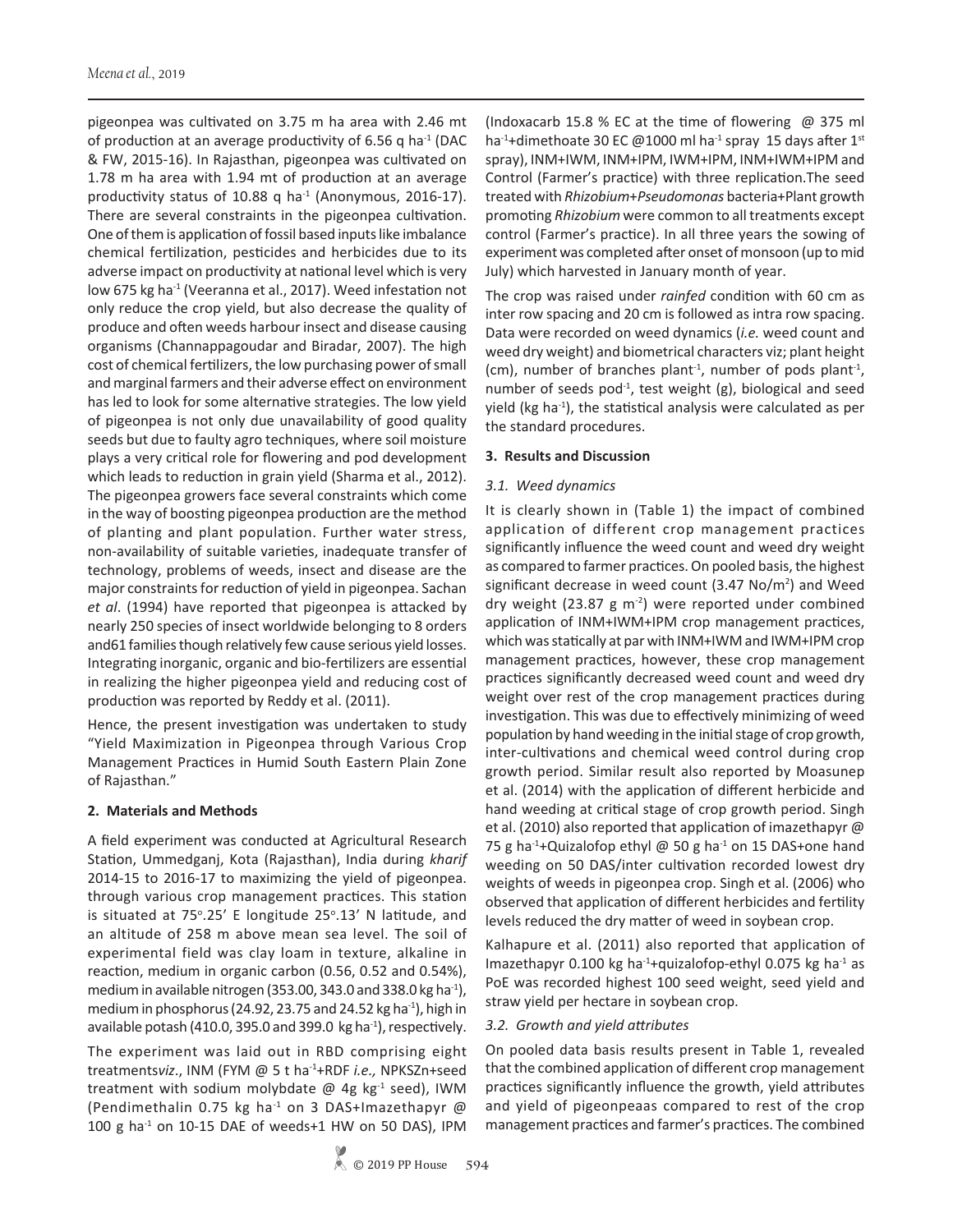*International Journal of Bio-resource and Stress Management* 2019, 10(6):593-596

| Treatment                                                                                                                                                                           | Weed<br>count<br>(Nos<br>$m^{-2}$ | Weed<br>dry<br>weight<br>$(g m^{-2})$ | Plant<br>height<br>(cm) | Branch-<br>es<br>plant <sup>-1</sup> | Pods<br>plant <sup>-1</sup> | Seeds<br>$pod^{-1}$ | Test<br>weight<br>(g) | Grain<br>yield<br>$(kg ha-1)$ | Bio-<br>logical<br>yield<br>$(kg ha-1)$ | <b>Net</b><br>return (₹<br>ha) | B: C<br>ratio |
|-------------------------------------------------------------------------------------------------------------------------------------------------------------------------------------|-----------------------------------|---------------------------------------|-------------------------|--------------------------------------|-----------------------------|---------------------|-----------------------|-------------------------------|-----------------------------------------|--------------------------------|---------------|
| INM (FYM@ 5 t ha <sup>-1</sup> or<br>Vermicompost @ 2.5 t<br>$ha^{-1}$ +RDF i.e. NPKS Zn)                                                                                           | 8.62                              | 190.90                                | 171.2                   | 16.5                                 | 174.4                       | 4.1                 | 103.0                 | 1127.67                       | 2999.67                                 | 37648.00                       | 2.29          |
| IWM(Pendimethalin<br>$0.75$ kg ha <sup>-1</sup> on<br>3DAS+Imazathapyr<br>@ 100 g ai ha <sup>-1</sup> on 10-<br>15 DAE of weeds+1<br>HW on 50 DAS/1 inter<br>cultivation on 50 DAS) | 4.43                              | 40.02                                 | 163.1                   | 18.0                                 | 179.4                       | 4.2                 | 102.2                 | 1346.67                       | 3560.33                                 | 48933.70                       | 2.69          |
| IPM (Indoxacarb<br>15.8% EC at the time<br>of flowering @ 375<br>ml/ha+one systemic<br>insecticide spray 15<br>days after 1 <sup>st</sup> spray)                                    | 8.86                              | 194.55                                | 161.4                   | 15.4                                 | 169.6                       | 3.9                 | 102.0                 | 1074                          | 2836.33                                 | 37430.00                       | 2.50          |
| INM+IWM                                                                                                                                                                             | 3.67                              | 24.88                                 | 196.0                   | 19.2                                 | 206.5                       | 4.4                 | 105.0                 | 1529.67                       | 4053.33                                 | 49836.70                       | 2.09          |
| INM+IPM                                                                                                                                                                             | 8.53                              | 186.85                                | 191.9                   | 18.3                                 | 195.4                       | 4.2                 | 104.6                 | 1292.33                       | 3468.33                                 | 42697.70                       | 2.18          |
| IWM+IPM                                                                                                                                                                             | 4.05                              | 37.08                                 | 186.9                   | 17.3                                 | 189.2                       | 4.2                 | 104.2                 | 1491.33                       | 3949.67                                 | 50087.30                       | 2.21          |
| INM+IWM+IPM                                                                                                                                                                         | 3.47                              | 23.87                                 | 200.7                   | 20.6                                 | 223.1                       | 4.5                 | 105.7                 | 1643                          | 4337.00                                 | 52191.30                       | 1.95          |
| Control (Farmer's<br>practice)                                                                                                                                                      | 9.34                              | 215.53                                | 149.2                   | 13.0                                 | 144.6                       | 3.5                 | 97.6                  | 915                           | 2446.00                                 | 29822.70                       | 2.03          |
| SEm±                                                                                                                                                                                | 0.27                              | 5.44                                  | 5.02                    | 0.73                                 | 6.10                        | 0.10                | 1.69                  | 50.73                         | 123.91                                  | 2595.79                        | 0.11          |
| C D ( $p=0.05$ )                                                                                                                                                                    | 0.77                              | 15.52                                 | 14.31                   | 2.08                                 | 17.42                       | 0.28                | 4.81                  | 144.75                        | 353.57                                  | 7406.96                        | 0.31          |

Table: 1: Effect of integrated crop management on weed dynamics, growth parameters and yield attributes of Pigeonpea (pooled data)

Sale price ₹ 40 kg<sup>-1</sup> INR during 2014-15 and ₹ 60 kg<sup>-1</sup> INR during 2015-16, respectively

application of INM+IWM+IPM crop management practices significantly influenced the plant height (200.7 cm), yield attributes (*i.e.* branches plant<sup>-1</sup> (20.6), pods plant<sup>-1</sup> (261.4), seeds pod $-1$  (4.5), test weight (105.7), grain (1643 kg ha $-1$ ), stalk  $(2720 \text{ kg} \text{ ha}^{-1})$  and biological yield  $(4337 \text{ kg} \text{ ha}^{-1})$  of pigeonpea, which was found at par with INM+IWM and IWM+IPM crop management practices, however, these crop management practices significantly enhanced growth, yield attributes and yield of pigeonpea over rest of the crop management practices during all the years of investigation. These results are in close conformation with the finding of Tomer (2010) who reported that integrated nutrient management+integrated pest management practices recorded highest grain yield of pigeonpea. While, farmer's practice recorded significantly lower yield due to partial weed infestation, more pest and disease incidence during crop growth resulting in low nutrient uptakeby the crop. This shows that the reduction in yield was apparently due to reduction in growth and yield components caused by some weed infestation and relatively more pest and disease incidence. Reddy et al. (2011) found the similar result by the integrated nutrient management for increase in yield attributes because of increase in nutrient up take correspondingly increase the yield attributes. Pandey et al. (2013) also reported similar results with combine application of FYM  $@$  5.0 t ha<sup>-1</sup> or vermicompost  $@$  2.5 t ha<sup>-1</sup> with 100 % RDF proved equally effective for enhancing the grain yield of pigeonpea. Kalhapure et al. (2011) also reported that application of Imazethapyr  $0.100$  kg ha<sup>-1</sup>+quizalofop-ethyl 0.075 kg ha $^{-1}$  as PoE was recorded highest 100 seed weight, seed yield and straw yield per hectare in soybean crop. Therefore, higher grain yields in INM+IPM+IWM treatments may be due to better weed control as reflected in lower weed biomass, sufficient nutrient supply by integrated nutrient management, timely and effective pest management trough integrated pest management and better plant growth and yield attributes.

#### *3.3. Economics*

Higher net income  $\bar{\bar{\tau}}$  52191.30 ha<sup>-1</sup> was obtained with combined